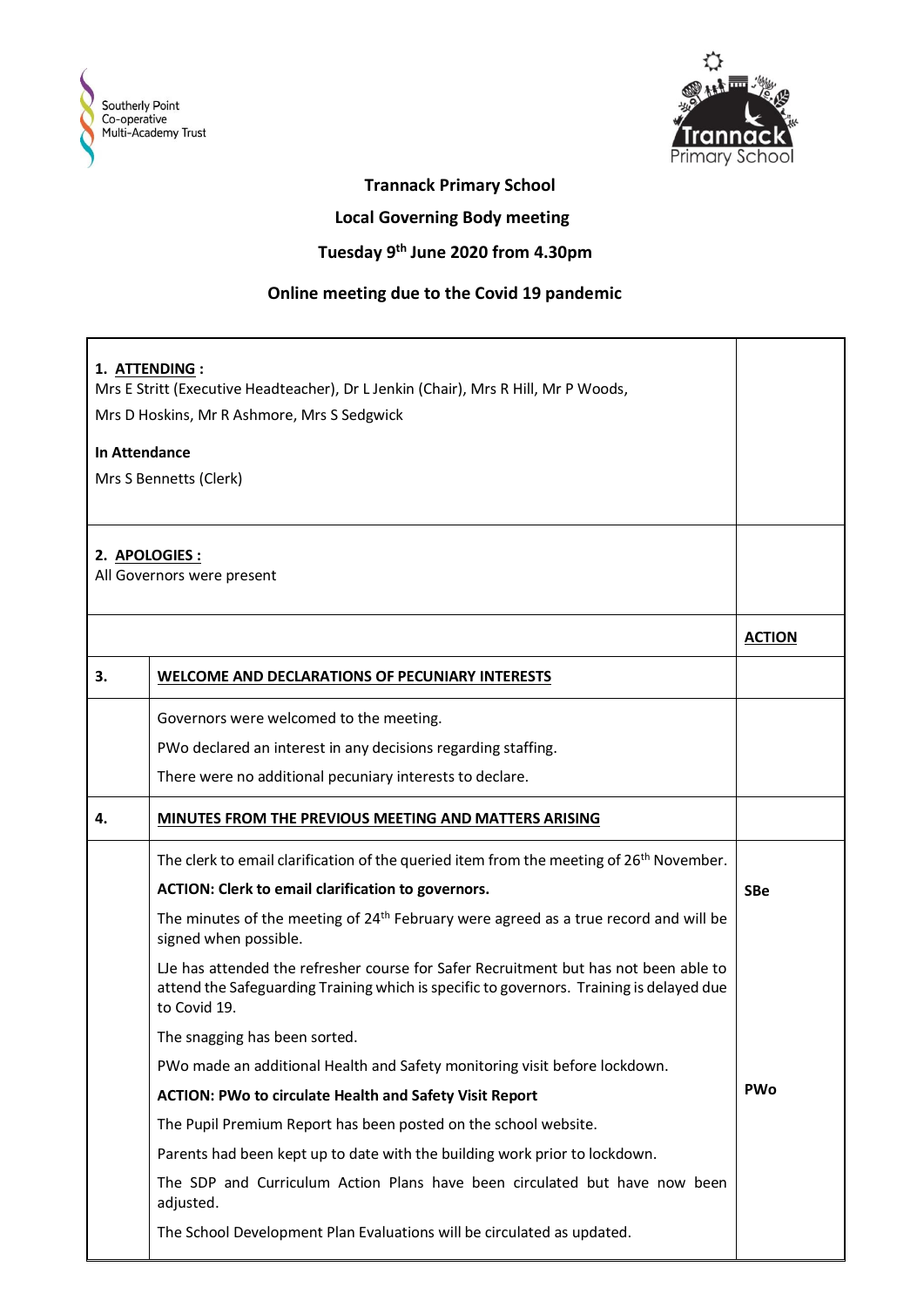|    | ACTION: ESt to circulate SDP Evaluations as updated.                                                                                                                                                                                                                                                   | <b>ESt</b> |
|----|--------------------------------------------------------------------------------------------------------------------------------------------------------------------------------------------------------------------------------------------------------------------------------------------------------|------------|
|    | The S157 has been submitted.                                                                                                                                                                                                                                                                           |            |
|    | It has been discovered that recent water bills have been estimated and the school is in<br>credit. LJe suggested the school look into installation of a meter which will send the<br>figures remotely.                                                                                                 |            |
|    | ACTION: DHo to investigate changing the water meter.                                                                                                                                                                                                                                                   | <b>DHo</b> |
|    | PWo didn't manage to meet with Martin Tregenza before lockdown.                                                                                                                                                                                                                                        |            |
|    | Information regarding the Chris Quigley Curriculum has not been circulated due to the<br>difficulties of it being an online programme.                                                                                                                                                                 |            |
|    | Karen Brokenshire the School Improvement Partner has retired. A replacement will<br>need to be found.                                                                                                                                                                                                  |            |
|    | ACTION: ESt to circulated the latest SIP reports.                                                                                                                                                                                                                                                      | <b>ESt</b> |
|    | Governor inductions have been postponed until further notice                                                                                                                                                                                                                                           |            |
| 5. | FEEDBACK FROM THE TRUST BOARD                                                                                                                                                                                                                                                                          |            |
|    | There had been no questions raised for the Trust Board at the last meeting                                                                                                                                                                                                                             |            |
| 6. | <b>FEEDBACK FROM THE FORUM</b>                                                                                                                                                                                                                                                                         |            |
|    | Forums have been suspended during the closure period.                                                                                                                                                                                                                                                  |            |
| 7. | NOTIFICATION OF ANY NEWLY APPOINTED GOVERNORS / RESIGNATIONS                                                                                                                                                                                                                                           |            |
|    | A number of governors have reached the end of their term of office. Due to the<br>restrictions of Covid 19, the following was agreed:                                                                                                                                                                  |            |
|    | LJe agreed to stand for a further term of three years as Community Governor.                                                                                                                                                                                                                           |            |
|    | RHi and SSe agreed to continue as Parent Governors for a further six months until<br>Parent Governor elections can be held.                                                                                                                                                                            |            |
|    | Staff have been informed of the vacancy as a staff governor. As there were no other<br>nominations, DHo will stand for a further term of 3 years.                                                                                                                                                      |            |
| 8. | <b>HEADTEACHER'S REPORT</b> including the support being given to parents and carers to<br>help them educate children at home                                                                                                                                                                           |            |
|    | The school is expecting 9 admissions into Reception with one late admission. This<br>number is a little lower than expected.                                                                                                                                                                           |            |
|    | Internal data was submitted in February and outcomes had been circulated to<br>governors prior to the meeting. See Structured Questions.                                                                                                                                                               |            |
|    | The governors appreciate all the work the staff have put into on-line learning, in class<br>work and home work. It was suggested that the school should obtain feedback from<br>parents about what worked well as evidence of the work that has been set.                                              |            |
|    | ACTION: ESt to look into appropriate feedback.                                                                                                                                                                                                                                                         | <b>ESt</b> |
|    | Class Dojo had previously been used as a reward mechanism but is now also used as an<br>on-line learning platform. Each child has their own profile and all work is set using this<br>system. Google Classroom is the next step and the school will be encouraging all<br>families to sign up to this. |            |
|    | Q: Is there a cost involved in this?                                                                                                                                                                                                                                                                   |            |
|    | A: No.                                                                                                                                                                                                                                                                                                 |            |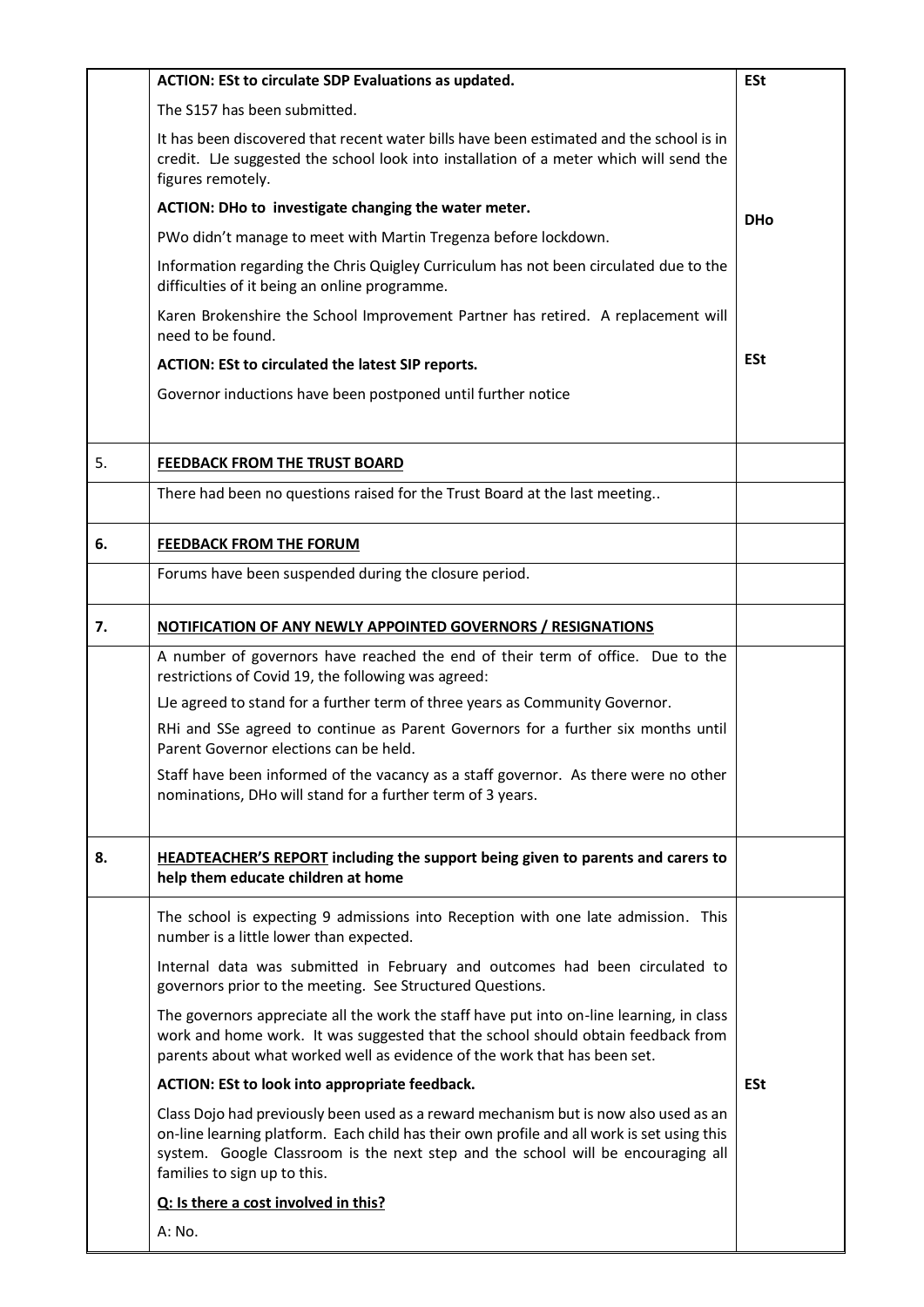| Q: Will paper copies be available to children?                                                                                                                                                                                                                                                                                  |            |
|---------------------------------------------------------------------------------------------------------------------------------------------------------------------------------------------------------------------------------------------------------------------------------------------------------------------------------|------------|
| A: Yes. There is the problem that if a household has only one device, only one child can<br>access their learning at a time and some children may prefer to do their work on paper.                                                                                                                                             |            |
| Q: Have you any children who are digitally disadvantaged and if so is there anything<br>the school or trust can do to support the family?                                                                                                                                                                                       |            |
| A: As far as we are aware, all families have access to at least one device. A lack of<br>devices may become more apparent when live lessons are rolled out.                                                                                                                                                                     |            |
| Governors discussed the issues of Zoom Hangover such as the children finding it harder<br>to learn this way, that listening this way uses more of your brain, the possibility of<br>headaches, fatigue etc Governors were informed that there are a variety of activities<br>set which do not involve being constantly on-line. |            |
| ACTION: RHi to circulate further information on Zoom Hangover to governors.                                                                                                                                                                                                                                                     | <b>RHi</b> |
| A full risk assessment had been carried out prior to the school opening to children on<br>3rd June 2020. This is reviewed each week.                                                                                                                                                                                            |            |
| Initially it had been proposed to have 4 bubbles but due to so few children returning to<br>school this was reduced to 2. These could grow and split but will never be merged.                                                                                                                                                  |            |
| Governors discussed those children who are asymptomatic and the lack of evidence as<br>to whether they spread Covid 19. Governors also discussed testing the sense of smell<br>of children if it is thought they could test positive.                                                                                           |            |
| Staff are really pleased with the pupils' responses to home learning and the level of<br>engagement from many families.                                                                                                                                                                                                         |            |
| Q: Have there been any children not engaging with the learning?                                                                                                                                                                                                                                                                 |            |
| A: No, although there are many different levels of engagement. Any non-engagement<br>would have been followed up by a discussion with the EWO or a referral. Discussions<br>on engagement have been part of each weekly staff meeting.                                                                                          |            |
| Since 23/03/2020, there have been 15,000 feedback responses from staff to children<br>on Class Dojo. A number of staff have not been able to be in school and these have<br>done an amazing job in answering personal and class questions from the children.<br>These staff members have also been helping with report writing. |            |
| Some online staff training such as epilepsy awareness has taken place. Many teaching<br>and support staff took the online course 'Breaking the cycle of emotionally based<br>school avoidance'. It is thought this will be a massive issue for some children.                                                                   |            |
| Little re-set sessions have also been taking place where a minute of yoga or mindfulness<br>is used as a tool for pressing the 're-set button'.                                                                                                                                                                                 |            |
| A Safeguarding Policy Addendum has been agreed by the head's and is available on the<br>school website.                                                                                                                                                                                                                         |            |
| The old kitchen has been demolished being replaced by a staff room/storage/<br>intervention space. The existing staff room will be made into a smaller room which can<br>be used as a separate headteacher's office/meeting room and will also provide space<br>for a second staff toilet.                                      |            |
| The snagging is coming to an end with the Early Years area nearly finished.                                                                                                                                                                                                                                                     |            |
| Q: Are you happy with the progress being made?                                                                                                                                                                                                                                                                                  |            |
| A: Yes. There has been progress in all areas. I am really pleased that the art porch has<br>been transformed to a lovely kitchenette.                                                                                                                                                                                           |            |
| Q: Will there still be an external tap close to the previous one on the old kitchen<br>wall?                                                                                                                                                                                                                                    |            |
| A: I am not sure but will check.                                                                                                                                                                                                                                                                                                |            |
| ACTION: ESt to check whether there are plans to replace the old external tap.                                                                                                                                                                                                                                                   | <b>ESt</b> |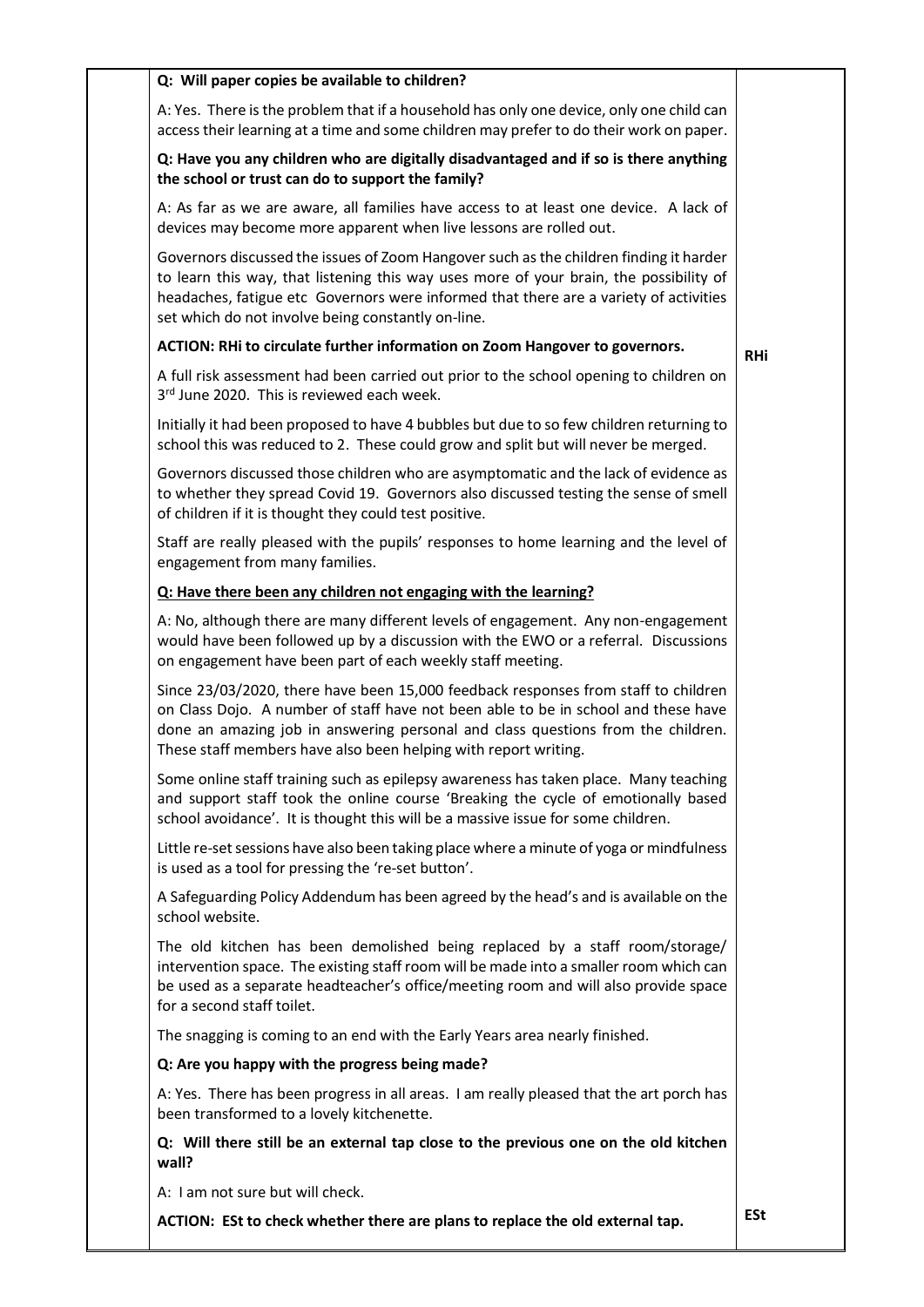|     | Q: Have there been any conversations around long term strategies to support<br>children in being able to touch others and not be afraid?                                                                                                                                                                                                                                                                                                                                                                                                                                                                                                                                                         |                                                                                                                                                                                                                                                                       |  |
|-----|--------------------------------------------------------------------------------------------------------------------------------------------------------------------------------------------------------------------------------------------------------------------------------------------------------------------------------------------------------------------------------------------------------------------------------------------------------------------------------------------------------------------------------------------------------------------------------------------------------------------------------------------------------------------------------------------------|-----------------------------------------------------------------------------------------------------------------------------------------------------------------------------------------------------------------------------------------------------------------------|--|
|     | A: We will look at this in the autumn term. Some pupils are really anxious about not<br>observing social distancing but as yet, we don't know what schools will look like in<br>September. We have taught children to share, to have kind hands etc, now we are<br>telling them not to share. The return to normality will need a sensible approach.<br>Q: Can you clarify that guidance states that Early Years children are not able to<br>socially distance?<br>A: There is an awareness of the issues within the trust and a lot of common sense is<br>needed. We don't want to generate a generation of traumatised children. Staff are<br>mindful of the mental well-being of the children |                                                                                                                                                                                                                                                                       |  |
|     |                                                                                                                                                                                                                                                                                                                                                                                                                                                                                                                                                                                                                                                                                                  |                                                                                                                                                                                                                                                                       |  |
|     |                                                                                                                                                                                                                                                                                                                                                                                                                                                                                                                                                                                                                                                                                                  |                                                                                                                                                                                                                                                                       |  |
| 9.  | SAFEGUARDING GOVERNOR'S REPORT [STRUCTURED QUESTIONS] [TERMLY]                                                                                                                                                                                                                                                                                                                                                                                                                                                                                                                                                                                                                                   |                                                                                                                                                                                                                                                                       |  |
|     | SSe has made a safeguarding monitoring visit.<br>ACTION: SSe to circulate her monitoring visit report to all governors.                                                                                                                                                                                                                                                                                                                                                                                                                                                                                                                                                                          |                                                                                                                                                                                                                                                                       |  |
|     | <b>Safeguarding:</b>                                                                                                                                                                                                                                                                                                                                                                                                                                                                                                                                                                                                                                                                             | <b>Responses:</b>                                                                                                                                                                                                                                                     |  |
|     | When was your Single Central<br>Record last checked? By who? What<br>were the outcomes/actions arising?                                                                                                                                                                                                                                                                                                                                                                                                                                                                                                                                                                                          | SSE checked the SCR during her<br>monitoring visit on 09/03/2020.<br>SSe will circulate her report which<br>will highlight outcomes and actions<br>arising.                                                                                                           |  |
|     | How has the school dealt with<br>٠<br>potential safeguarding issues,<br>particularly with vulnerable children,<br>during lockdown?                                                                                                                                                                                                                                                                                                                                                                                                                                                                                                                                                               | Conversations around children with<br>an EHCP, vulnerable and SEN children<br>take place at the weekly staff<br>meeting. The school completes a<br>return each week indicating that<br>there has been at least weekly<br>contact with the families of EHCP<br>pupils. |  |
|     | What method is used to contact<br>families?                                                                                                                                                                                                                                                                                                                                                                                                                                                                                                                                                                                                                                                      | This has been by email or a phone<br>call. It is always a two way dialogue.                                                                                                                                                                                           |  |
|     | Is this just with the parents or are<br>the children included?                                                                                                                                                                                                                                                                                                                                                                                                                                                                                                                                                                                                                                   | This is just with the parents. We<br>have not had conversations with<br>the children but have been<br>monitoring the work they have<br>done. The school would request a<br>conversation with a child if there<br>was a concern.                                       |  |
|     | How will Equality and Diversity be<br>covered in this aspect?                                                                                                                                                                                                                                                                                                                                                                                                                                                                                                                                                                                                                                    | As and when appropriate.                                                                                                                                                                                                                                              |  |
|     | <b>Matters to raise with the Board</b>                                                                                                                                                                                                                                                                                                                                                                                                                                                                                                                                                                                                                                                           |                                                                                                                                                                                                                                                                       |  |
| 10. | <b>HEALTH AND SAFETY UPDATE including any issues arising from how the building is</b><br>currently being used and remote working of staff                                                                                                                                                                                                                                                                                                                                                                                                                                                                                                                                                        |                                                                                                                                                                                                                                                                       |  |
|     | See Head's Report.                                                                                                                                                                                                                                                                                                                                                                                                                                                                                                                                                                                                                                                                               |                                                                                                                                                                                                                                                                       |  |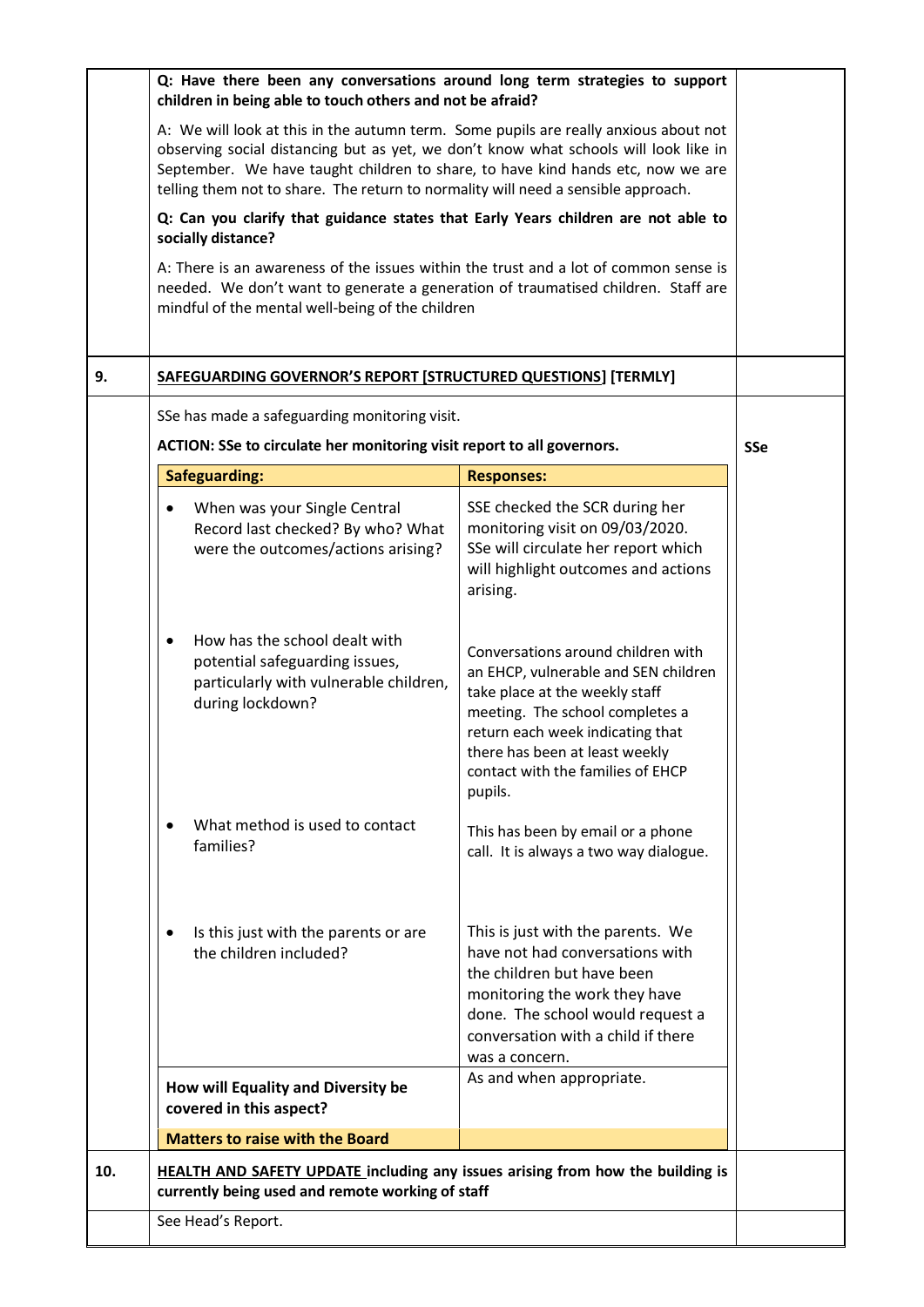|     | Q: Have there been any issues regarding the use of the building and the remote<br>working of staff?                                                                                                                                                                                                                                                                                                          |                                                                                                                                                                                                                                                                                                                                                                                                                                                                                                                                                                   |  |
|-----|--------------------------------------------------------------------------------------------------------------------------------------------------------------------------------------------------------------------------------------------------------------------------------------------------------------------------------------------------------------------------------------------------------------|-------------------------------------------------------------------------------------------------------------------------------------------------------------------------------------------------------------------------------------------------------------------------------------------------------------------------------------------------------------------------------------------------------------------------------------------------------------------------------------------------------------------------------------------------------------------|--|
|     | A: Measures have been put into place to ensure the safety of staff and there have<br>been no issues. When staff come into school they are clear about the Lone Working<br>Policy and the requirement to socially distance.                                                                                                                                                                                   |                                                                                                                                                                                                                                                                                                                                                                                                                                                                                                                                                                   |  |
| 11. | SELECTED TOPICS FROM STRUCTURED QUESTIONS                                                                                                                                                                                                                                                                                                                                                                    |                                                                                                                                                                                                                                                                                                                                                                                                                                                                                                                                                                   |  |
|     | <b>Outcomes - progress &amp; attainment:</b><br>Which groups of children are not<br>$\bullet$<br>progressing as well as others?<br>What strategies have been put in<br>$\bullet$<br>place to address this and what<br>evidence do you have in terms of<br>work being sent home to pupils to<br>improve their outcomes?<br>Have you been able to evidence the<br>$\bullet$<br>encouraging of writing at home? | <b>Responses:</b><br>Teacher Assessment submitted in<br>February is showing a Year 4 dip.<br>Progress in writing is below what is<br>expected in a couple of year groups.<br>It has been difficult to address this<br>during lockdown. There will be a<br>definite focus on writing going<br>forward with home learning and<br>school sessions aimed at addressing<br>this issue.<br>The focus of home learning has been<br>based on the core subjects of<br>reading, writing and mathematics.<br>Children have also been given<br>phonics tasks and access to e- |  |
|     | How will Equality and Diversity be<br>covered in this aspect?                                                                                                                                                                                                                                                                                                                                                | reading. Teachers have set tasks on<br>writing but it is difficult to set one<br>piece of work and see it through<br>from drafting, editing to final piece.<br>With the rolling out of Google<br>Classroom we will be able to<br>evidence the journey of a piece of<br>writing.<br>As and when required.                                                                                                                                                                                                                                                          |  |
|     | <b>Behaviour, Attendance &amp; Well Being</b>                                                                                                                                                                                                                                                                                                                                                                | <b>Responses</b>                                                                                                                                                                                                                                                                                                                                                                                                                                                                                                                                                  |  |
|     | How is staff well-being at the<br>$\bullet$<br>current time as Governors<br>acknowledge that they have been<br>going over and above what has been<br>required of them?<br>Are all staff back at work?<br>$\bullet$                                                                                                                                                                                           | This has been fine short term but they<br>are getting very tired.<br>They have<br>worked over the Easter break and at<br>half term so it is essential they get a<br>break during the summer holidays.<br>No. A risk assessment has been<br>completed for all staff not able to<br>return to work.                                                                                                                                                                                                                                                                 |  |
|     | How will Equality and Diversity be<br>covered in this aspect?<br><b>Matters to raise with the Board</b>                                                                                                                                                                                                                                                                                                      |                                                                                                                                                                                                                                                                                                                                                                                                                                                                                                                                                                   |  |
| 12. | <b>FEEDBACK ON GOVERNOR MONITORING VISITS - suspended during closure period</b>                                                                                                                                                                                                                                                                                                                              |                                                                                                                                                                                                                                                                                                                                                                                                                                                                                                                                                                   |  |
|     | Monitoring visits are currently suspended.                                                                                                                                                                                                                                                                                                                                                                   |                                                                                                                                                                                                                                                                                                                                                                                                                                                                                                                                                                   |  |
|     |                                                                                                                                                                                                                                                                                                                                                                                                              |                                                                                                                                                                                                                                                                                                                                                                                                                                                                                                                                                                   |  |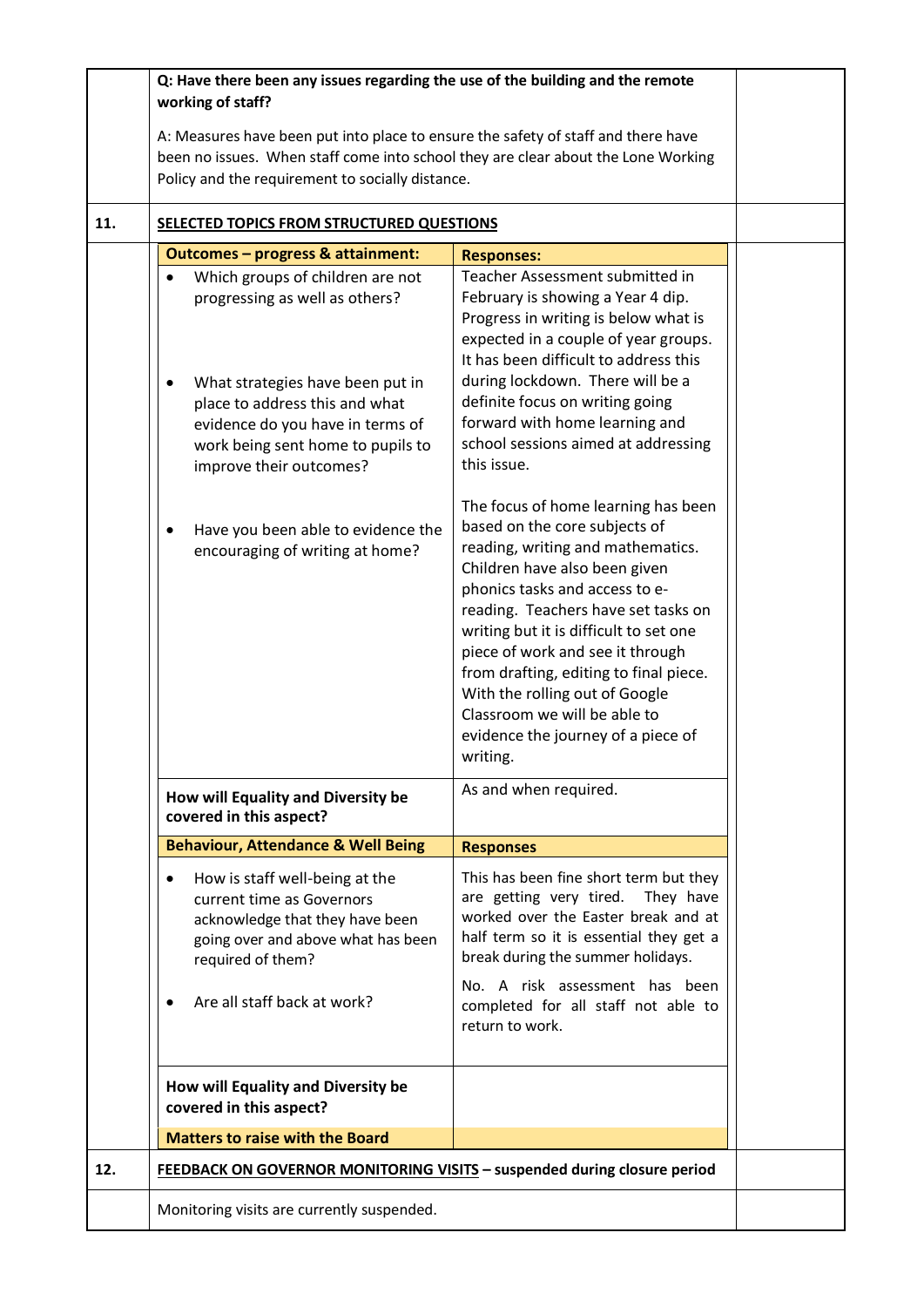| 13. | MONITORING THE WELL-BEING AND WELFARE OF PUPILS STAFF AND STAKEHOLDERS                                                                                                                                                                                                                                                                                                                                                                                                                                                                                                                                                                                                                                                                                                                                                                                                                                                                                                                                                                                                                                                                                                                                                               |  |
|-----|--------------------------------------------------------------------------------------------------------------------------------------------------------------------------------------------------------------------------------------------------------------------------------------------------------------------------------------------------------------------------------------------------------------------------------------------------------------------------------------------------------------------------------------------------------------------------------------------------------------------------------------------------------------------------------------------------------------------------------------------------------------------------------------------------------------------------------------------------------------------------------------------------------------------------------------------------------------------------------------------------------------------------------------------------------------------------------------------------------------------------------------------------------------------------------------------------------------------------------------|--|
|     | See Headteacher's Report and Structured Questions.                                                                                                                                                                                                                                                                                                                                                                                                                                                                                                                                                                                                                                                                                                                                                                                                                                                                                                                                                                                                                                                                                                                                                                                   |  |
| 14. | MONITORING HOW THE SCHOOL IS CONTINUING TO PROVIDE CARE FOR CHILDREN<br>WHO ARE VULNERABLE, CHILDREN WITH EHCP PLANS, CHILDREN OF KEY WORKERS<br>AND ASSOCIATED RISKS OF THESE                                                                                                                                                                                                                                                                                                                                                                                                                                                                                                                                                                                                                                                                                                                                                                                                                                                                                                                                                                                                                                                       |  |
|     | See Headteacher's Report and Structured Questions.                                                                                                                                                                                                                                                                                                                                                                                                                                                                                                                                                                                                                                                                                                                                                                                                                                                                                                                                                                                                                                                                                                                                                                                   |  |
| 15. | <b>RECOVERY PLANNING REPORT</b>                                                                                                                                                                                                                                                                                                                                                                                                                                                                                                                                                                                                                                                                                                                                                                                                                                                                                                                                                                                                                                                                                                                                                                                                      |  |
|     | A small percentage of eligible children have returned to school. Moving forward, it is<br>likely this may be extended to other year groups but this has not happened yet. The<br>use of Google Classroom has become a priority with the roll out of tutorials and live<br>lessons before the end of term. It was highlighted that when using Google Classroom,<br>earphones chould be used to maintain confidentiality.<br>Q: What information are you receiving about schools returning to normal?<br>A: It is becoming more apparent that there is a possibility of a second spike of Covid 19<br>in August or October. No announcements have been made regarding this, but the<br>school has to be prepared for this by putting in place the facilities for blended learning<br>of live lessons and home learning.<br>Q: What is happening about transition to secondary school and those children<br>entering reception?<br>It is likely there will be remote activities for the Year 6 children.<br>The transition for Early Years children will be very different. It is planned that there will<br>be video stories, a remote tour of the school and we will be asking families to set up<br>Google Classroom from admission. |  |
| 16. | <b>FOCUS ITEMS AND UPDATES</b>                                                                                                                                                                                                                                                                                                                                                                                                                                                                                                                                                                                                                                                                                                                                                                                                                                                                                                                                                                                                                                                                                                                                                                                                       |  |
|     | <b>EYFS Policy</b><br><b>7 Aspects of Reading</b><br><b>Curriculum Statement</b><br><b>Teaching and Learning Policy</b><br><b>Assessment Policy</b><br><b>Feedback and Marking Policy</b><br><b>PSHE Policy</b><br><b>PSHE Rolling Programme</b><br><b>RSE Policy</b><br>The governors agreed to adopt the nine documents as listed.                                                                                                                                                                                                                                                                                                                                                                                                                                                                                                                                                                                                                                                                                                                                                                                                                                                                                                 |  |
| 17. | <b>IMPACT AND EFFETIVENESS OF LOCAL GOVERNING BODY SINCE LAST MEETING</b>                                                                                                                                                                                                                                                                                                                                                                                                                                                                                                                                                                                                                                                                                                                                                                                                                                                                                                                                                                                                                                                                                                                                                            |  |
|     | A remote meeting between PWo, LJe and ESt to discuss initial plans regarding the re-<br>opening the school and associated risk assessments was very helpful.<br>Risk assessments regarding the re-opening of the school have been circulated to all<br>governors.<br>LJe attended the trust Chair of Governors on-line meeting.                                                                                                                                                                                                                                                                                                                                                                                                                                                                                                                                                                                                                                                                                                                                                                                                                                                                                                      |  |
| 18. | <b>URGENT MATTERS FOR DISCUSSION</b>                                                                                                                                                                                                                                                                                                                                                                                                                                                                                                                                                                                                                                                                                                                                                                                                                                                                                                                                                                                                                                                                                                                                                                                                 |  |
|     | ESt informed the governors of the proposal to change the length of the school day. The<br>school's lunch time currently runs from $12.15 - 1.30$ and it is felt that this gives the<br>children too much unstructured time. It is proposed the school day will run from 9.00                                                                                                                                                                                                                                                                                                                                                                                                                                                                                                                                                                                                                                                                                                                                                                                                                                                                                                                                                         |  |